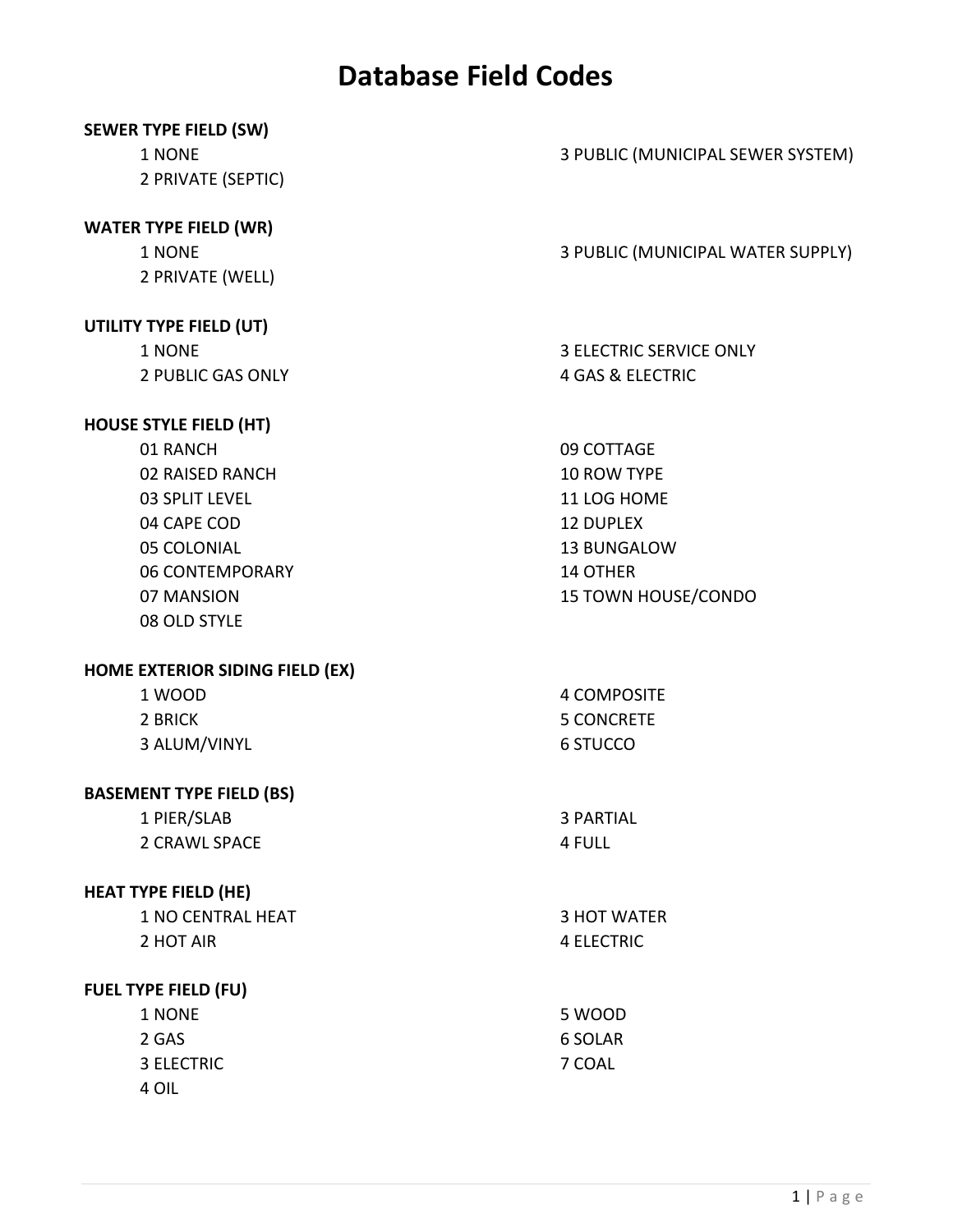### **PROPRERTY USE CODES FIELD (US)**

#### **1 AGRICULTURAL (ANY)**

105 AG. VACANT LAND 110 AG. LIVESTOCK 111 AG. POULTRY 112 AG. DAIRY PRODUCTS 113 AG. CATTLE 114 AG. SHEEP 115 AG. HONEY 116 AG. OTHER LIVESTOCK 117 AG. HORSE FARM 120 AG. FIELD CROPS 129 AG. DEVELMT RIGHTS 130 AG. CROPS MUCK

#### **2 RESIDENTIAL STRUCTURE**

210 1 FAMILY HOUSE 220 2 FAMILY HOUSE 230 3 FAMLIY HOUSE 240 RURAL RES WITH ACRES 250 RESIDENTIAL ESTATE

#### **3 VACANT LAND**

310 VAC RESDENTIAL SITE 311 VAC RESDENTIAL SITE 312 VAC RES SMALL IMPRVT 313 VACANT WATERFRONT 314 VACANT 10+ ACRES 315 VACANT UNDER WATER 320 VACANT RURAL

#### **4 COMMERCIAL USES**

411 APARTMENTS 4 OR MORE 413 COOPERATIVE 414 HOTEL 415 MOTEL 416 MOBLE HOME PARK 417 CAMPS/COTAGES 418 INN 42 DINING 421 RESTAURANT 422 DINER 423 SNACK BAR

140 AG. CROPS NON‐MUCK 150 AG. ORCHARD 151 AG. APPLES/PEARS 152 AG. VINEYARDS 160 AG. OTHER FRUITS 170 AG. NURSERY/GRNHOUSE 180 AG. SPECIALTY FARMS 181 AG. FUR FARM 182 AG. PHEASENT FARM 183 AG. AQUATIC 190 AG. FISH/GAME PRESRV

260 COTTAGE 270 MOBILE HOME 271 MOBILE HOME(S) 280 MULTIPLE HOMES 412CONDOMINIUM/TOWN HS

321 ABANDON AGRICULTURL 322 VAC RESDNTL 10+ ACRE 323 VACANT RURAL (OTHER) 330 VAC COMMERCIAL SITE 340 VAC INDUSTRIAL SITE 350 VAC URBAN RENEWAL

424 NIGHT CLUB 425 BAR 430 AUTO SERVICE 431 CAR DEALERSHIP 432 GAS STATION 433 AUTO BODY/TIRE 434 CAR WASH 435 CAR WASH 436 CAR WASH 437 PARKING GARAGE 438 PARKING LOT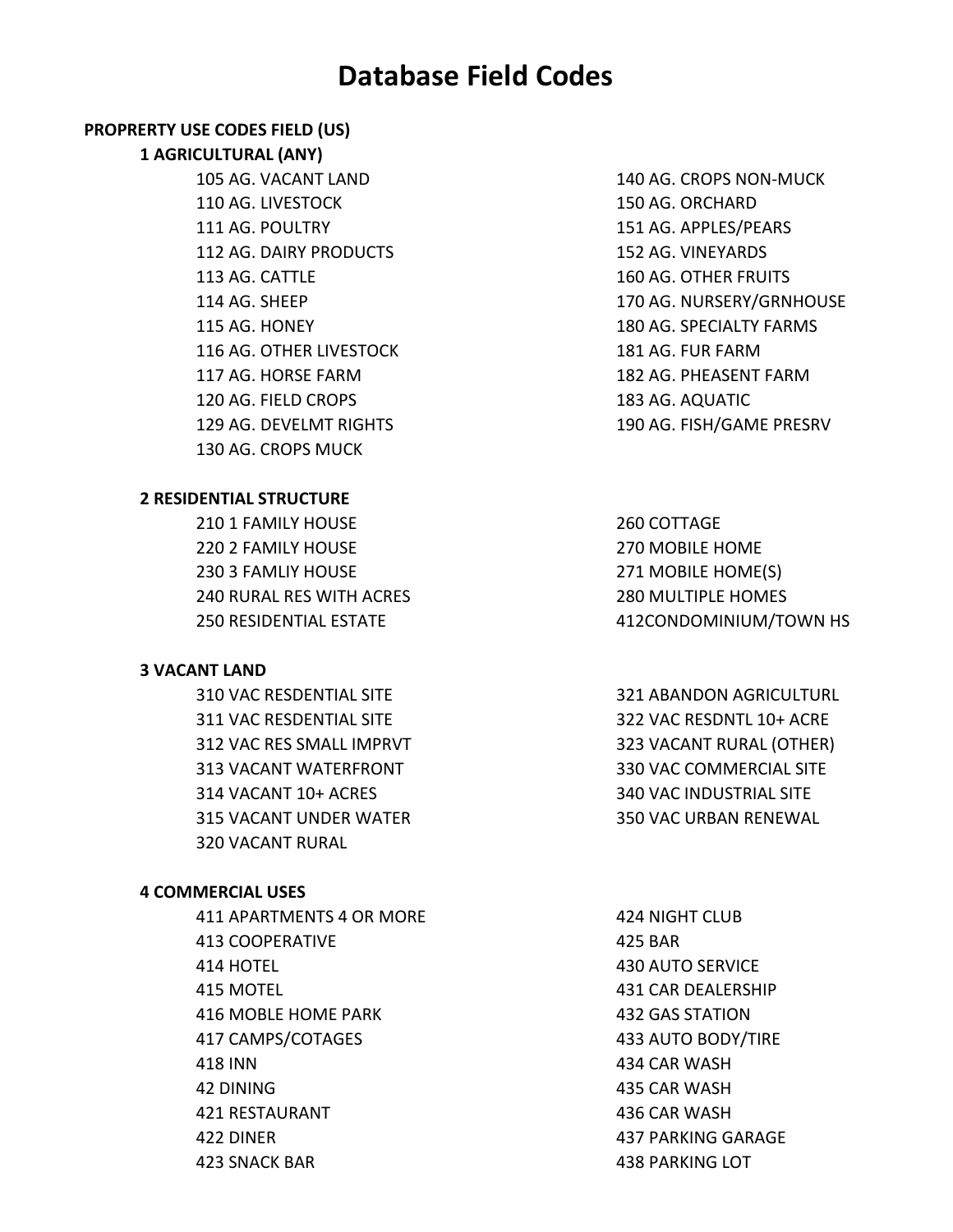439 PARKING GARAGE SMALL 44 STORAGE (ANY) 441 STORAGE GAS 442 STORAGE BOTTLE GAS 443 STORAGE FEED 444 STORAGE LUMBER 445 STORAGE COAL 446 STORAGE COLD 447 STORAGE TRUCK TERM. 448 STORAGE PIER/WHARF 449 STORAGE WHAREHOUSE 45 RETAIL SERVICE (ANY) 451 SHOPPING CTR REGONL 452 SHOPPING CTR LOCAL 453 LARGE STORE 454 SUPERMARKET 455 DEALERSHIP (NONAUTO) 46 OFFICE BLDG. (ANY) 461 BANK 462 BANK BRANCH 463 BANK COMPLEX 464 OFFICE BUILDING 465 PROF. OFFICE BLG 47 COMMERCIAL BLD.(ANY) 471 FUNERAL HOME 472 KENNAL/VET 473 GREENHOUSE 474 BILLBOARD 475 JUNK YARD 48 COMM. MULT. USE(ANY) 481 MULT USE ROW ATTACH 482 MULT USE ROW DETACH 483 MULT USE CONVERT RES 484 MULT USE 1 STORY SM. 485 MULT USE 1ST OCCUP+

5 ENTERTAINMENT 511 LEGIT THEATER 512 MOVIE THEATER 513 DRIVE IN MOVIE 514 AUDITORIUM

52 SPORTS ARENA (ANY) 521 STADIUM 522 RACE TRACK 53 AMUSEMENT (ANY) 531 FAIR GROUNDS 532 AMUSEMENT PARK 533 GAME FARM 534 SOCIAL ORGANIZATION 55 OUTDOOR SPORTS (ANY) 551 SKI AREA 552 GOLF COURSE 550 SPORTS 551 SPORTS 553 COUNTRY CLUB 554 SWIMMING 555 RIDING STABLE 556 SKATING 557 SPORTS AREA 560 BATHING 570 MARINA 58 CAMPING (ANY) 571‐579 SPORTS 581 CAMP 582 CAMPING PARK 583 RESORT COMPLEX 59 PARK (ANY) 584‐589 SPORTS 591 PLAYGROUND 592 ATHLETIC FIELD 593 PICNIC AREA 61 EDUCATION (ANY) 611 LIBRARY 612 SCHOOL 613 COLLEGE 614 SPECIAL SCHOOL 615 EDUCATION FACILITY 620 RELIGIOUS 63 WELFARE (ANY) 631 ORPHANAGE 632 BENEVOLENT 633 SENIOR CITIZEN HOME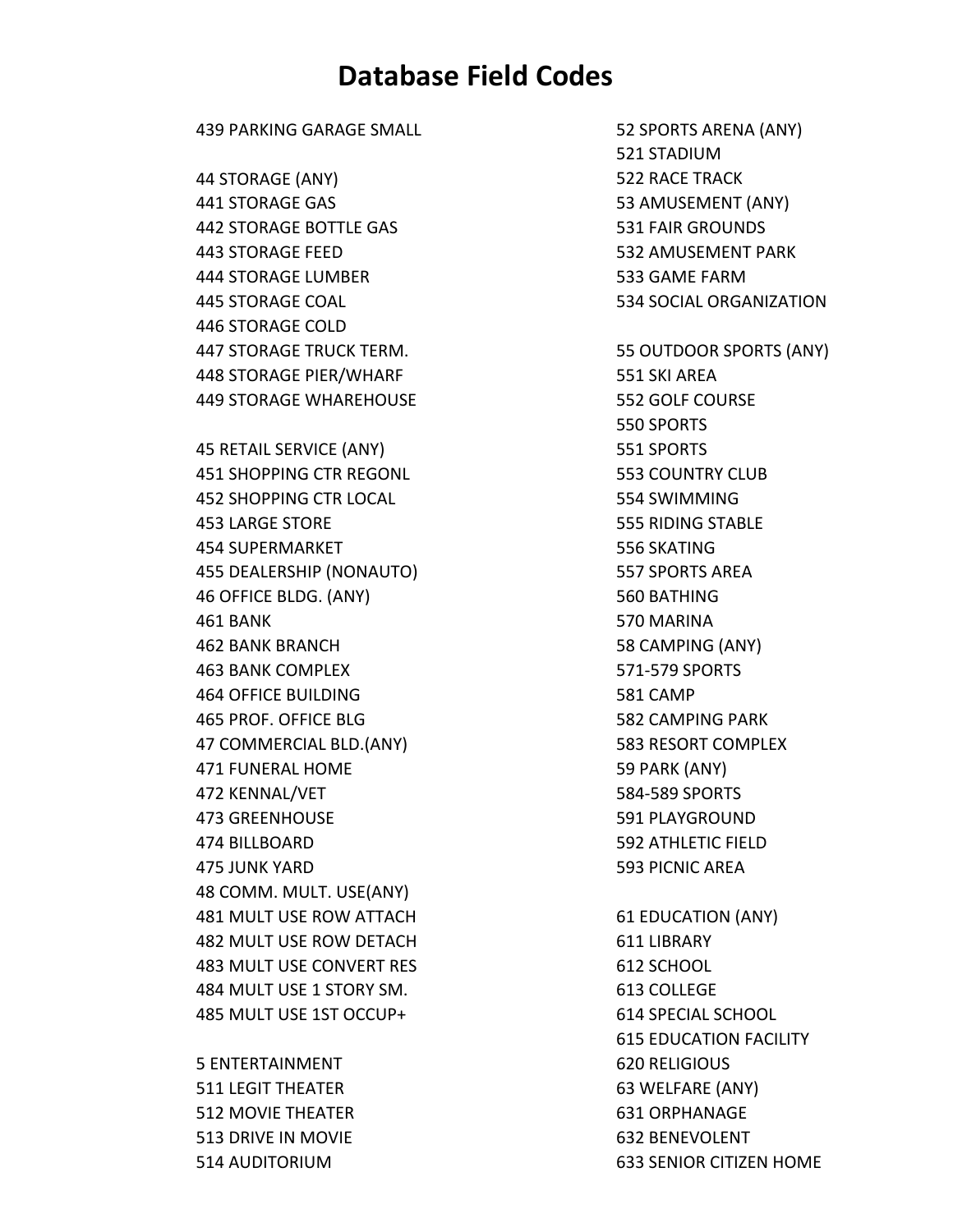64 HEALTH CARE (ANY) 641 HOSPITAL 642 HEALTH BUILDING 65 GOVERNMENT BLG (ANY) 651 HIGHWAY GARAGE 652 GOVERNMENT BUILDINGS 653 GOVERNMENT PKNG LOT 66 PROTECTION (ANY) 661 MILITARY 662 POLICE/FIRE 670 JAIL/CORRECTION 68 CULTURAL BLDG (ANY) 681 CULTURAL BUILDING 682 RECREATIONAL FACIL. 683 COM SERV 69 COM SERV. MISC.(ANY) 691 PROFESSIONAL ASSOC. 692 ROAD/STREET/HYWY 693 INDIAN RESERVATION 694 ANIMAL WELFARE 695 CEMETERY 710 MANUFACTURING 720 MINE/QUARRY 730WELL 740INDUSTRIAL PIPELINE

8 PUBLIC SERVICE (ANY) 81 ELECTRIC & GAS (ANY) 816 GAS PLANT 817 ELEC. TRANSMISSION 818 GAS TRANSMISSION 820 WATER

821 FLOOD CONTROL 822 WATER SUPPLY

83 COMMUNICATION (ANY) 831 TELEPHONE 832 TELEGRAPH 833 RADIO 834 TV 835 COMM. TELPN. ATENNA 836 TELECOMMUNICATIONS 840 TRANSPORTATION 841 MOTOR VEHICLE 842 CEILING RAILROAD 843 NON CEILING RAILROAD 844 AIR TRANSPORT 845 WATER 846 BRIDGES/TUNNELS/SUB 847 PIPELINES 85 WASTE DISPOSAL (ANY) 851 SOLID WASTE 852 LANDFILLS & DUMPS 853 SEWAGE TREATMENT 854 AIR POLLUTION CONTRL 86 SPEC. FRANCHISE(ANY) 861 ELECTRIC & GAS 862 WATER 866 TELEPHONE 867 MISCELLANEOUS 868 PIPELINES 869 TELEVISION 900‐999 FOREST/WILD/PUB PKS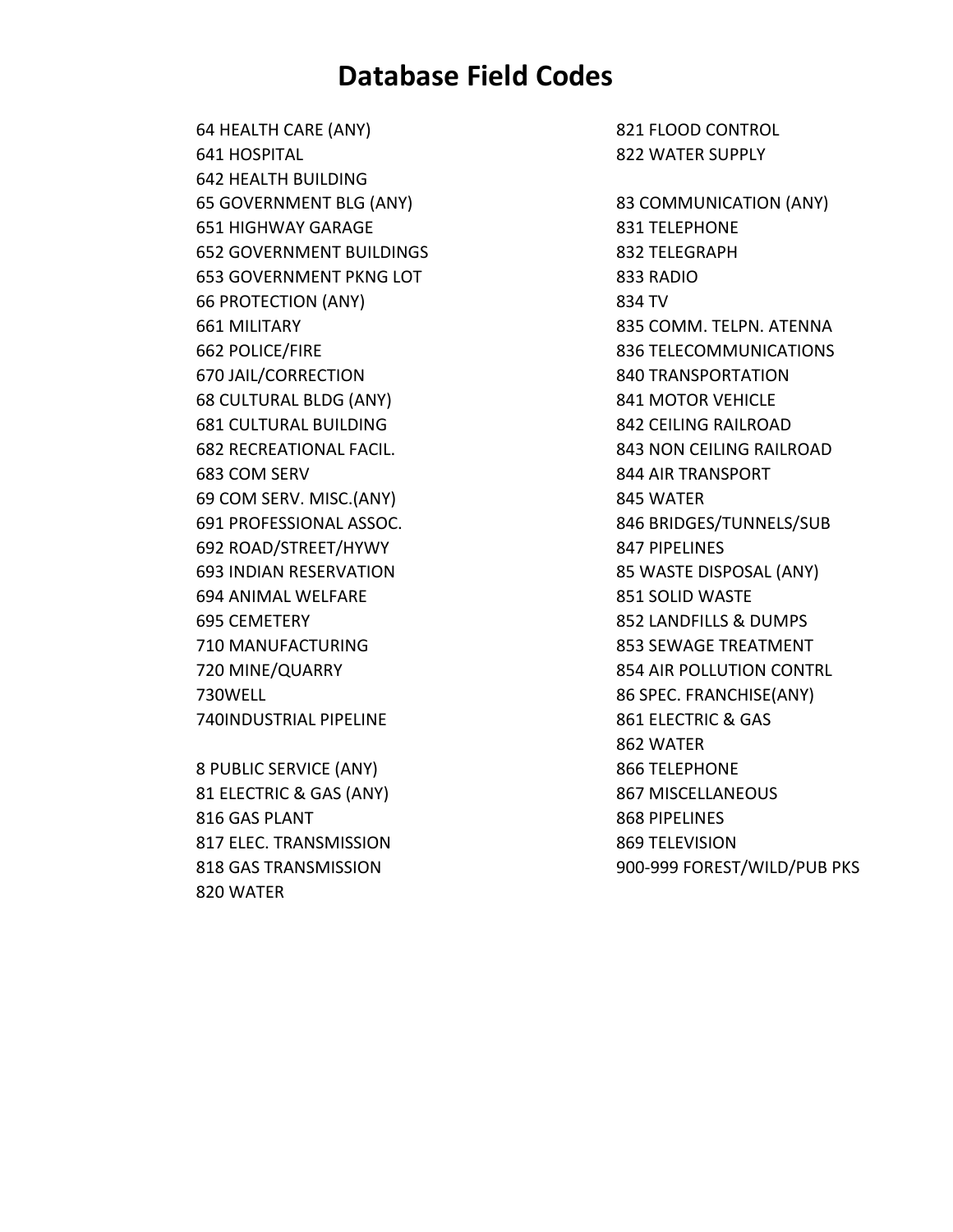#### **ASUSED CODES FIELDS (ASUSED1 & ASUSED2)**

A01 WALKUP APT. A02 CONVERTED APT. A03 GARDEN APT. A04 TWNHOUSE APT. A05 HIGH RISE APT. A06 ROW TYPE APT. A07 EXTERN. APT. B01 HOTEL B02 MOTEL B03 SEASONAL ABODE B04 INN/LODGE B05 RESORT COMPLEX B06 BRD RM/DORM C01 RESTAURANT C02 DINER C03 FAST FOOD C04 DRIVE‐IN REST. C05 NIGHT CLUB C06 TAVERN D01 ENCLSD. SHOP CT D02 OPEN SHOP CENTE D03 LOCAL SHOP CTR. D04 NBHD SHOP CENTE D05 LG. RETAIL STOR D06 SUPERMARKET D07 LAWN/GARDEN CTR D08 SM. RETAIL STOR D09 SM. FOOD MARKET D10 ROW RETAIL CTR. E01 HIGH RISE OFF. E02 WK UP BANK OFF. E03 PROFESS. OFFICE E04 ROW OFFICES E05 MAIN BANK BRNCH E06 BANK BRANCH F01 TRUCK TERMINAL F02 LUMBER YARD F03 DISTRB. WHOUSE F04 COLD STORAGE F05 NAT GAS DISTRIB F07 PETRO DISTRIB.

F08 PIER/WHARF F09 LT. MANUFACT. F10 SELF STORAGE G01 AUTO DEALER GO2 USED CAR DEALER G03 GAR/BODY SHOP G04 AUTO SERV. CTR. H01 GAS STATION H02 GAS STATION H03 SM GAS STATION I01 CAR WASH AUTO. I02 CAR WASH MANUAL I03 CAR WASH SELF J01 LG RAMP GARAGE J02 SMALL GARAGE J03 PARKING LOT K01 THEATER K02 CINEMA (SINGLE) K03 CINEMAS (MULTI) K04 DRIVE‐IN CINE K05 AUDITORIUM K06 STUDIO THEATER K07 FIELD HOUSE K08 STADIUM Z01 SPA/POOL Z02 SPA/GYM Z03 SWIM CLUB Z04 YMCA/YWCA Z05 CAMP FACILITY Z06 MARINA Z07 GOLF COURSE Z08 SKIING Z09 RACE TRACK Z10 FAIRGROUND Z11 AMUSMT PARK Z12 GAME FARM Z13 GREENHOUSE Z14 FUNERAL HM. Z15 NURSING HM. Z16 HOSPITAL Z17 MOBILE HM. PK.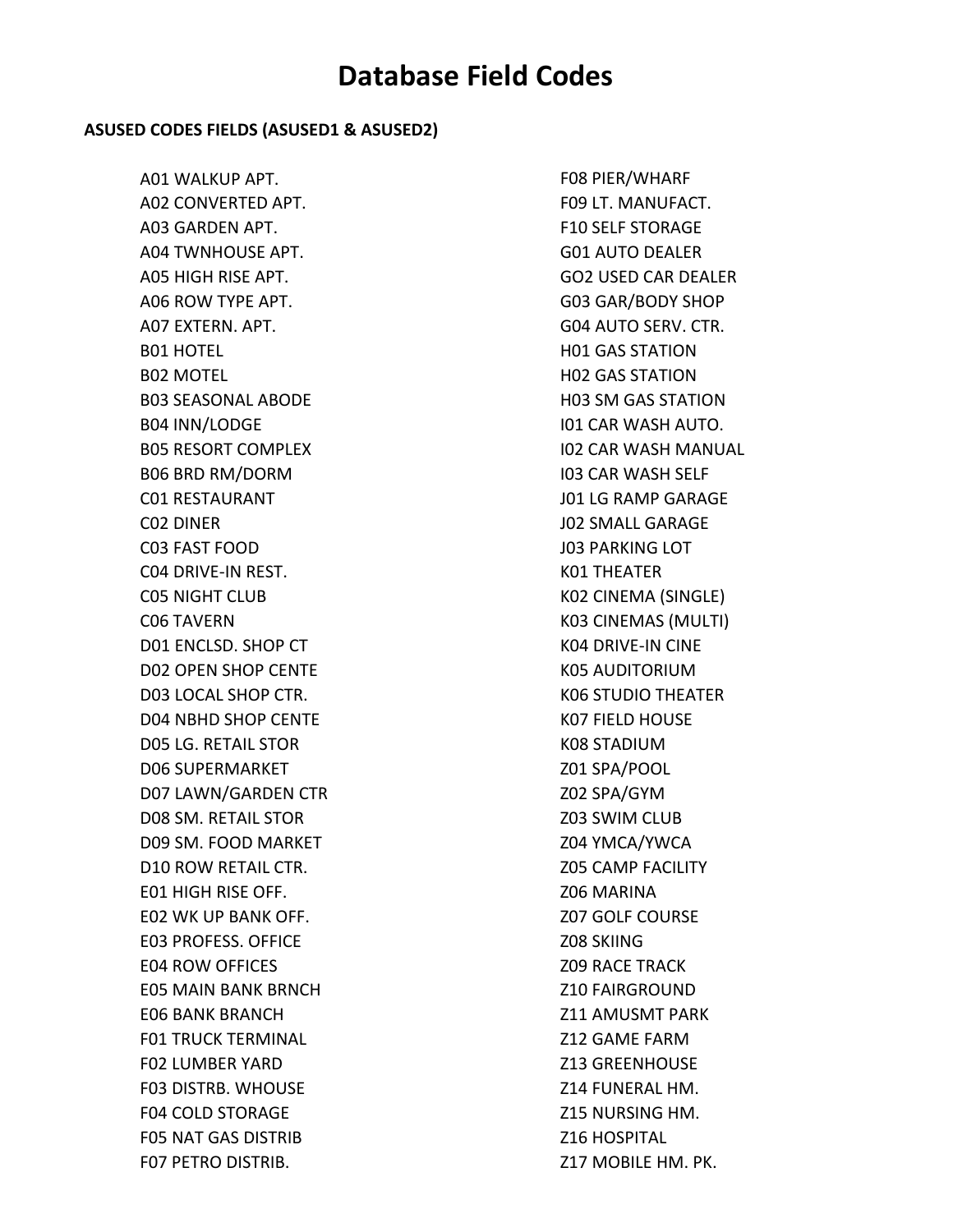Z18 KENNEL/VET CL. Z19 BOWLING CTR. Z20 INDOOR SKATE Z21 RIDING STABLES Z22 OUTDOOR SKATE Z23 BEACH Z24 YOUTH CAMP Z25 PLAYGROUND Z26 ATHLETIC FLD. Z27 PICNIC GRND. Z28 LIBRARY Z29 SCHOOL Z30 COLLEGE Z31 INSTITUTION Z32 CHURCH Z33 ORPHANAGE

Z34 BENEVOL. ASSOC. Z35 HEALTH FAC. Z36 HYWY GARAGE Z37 ARMED FORCES Z38 POLICE STA. Z39 FIRE STATION Z40 CORRECT. FAC. Z41 CULTURAL FAC. Z42 INDIAN RES. Z43 ANIMAL WLFARE Z44 CEMETERY Z45 CONVENT/RECTOR Z46 AIRPORT Z47 POST OFFICE Z48 TENNIS COURT Z49 AGED HOME

#### **STRUCTUAL IMPROVEMENT CODES FIELDS (STCD1‐STCD4)**

A01 WALK‐UP APT A02 CONVRTED APT A03 GARDEN APT A04 TWNHOUSE APT A05 HIGHRISE APT A06 ROW APT A07 EXTERNAL APT AP1 FENCE,CHN LK AP2 FENCE,PICKET AP3 FENCE,STOCKD AP4 FENCE,PST&RL AP5 FENCE,BSK WV AP6 FENCE,ORN IR AP7 WALL,BRK/STN AP8 FENCE,AL CHN B01 BSMT,PIER/SL B01 HOTEL B02 BSMT,CRAWL B02 MOTEL B03 EARTH FLOOR B03 SEASONAL B04 BSMT GARAGE B04 INN/LODGE B05 RESORT CMPLX

B06 ROOM/DORM BB1 BILBRD,DPOLE BB2 BILBRD,SPOLE BE1 VAULT,MONEY BE2 VAULT,RECORD BE3 CIRCDOOR,MON BE4 RECTDOOR,MON BE5 RECTDOOR,REC BE6 NITE DEPOSIT BE7 DRV‐IN WINDW BE8 BNK‐SR WINDW BE9 CMPLT DRV‐IN BF1 24HR WU TLLR BF2 PNEU SA TLLR BH1 1STY BOATHSE BH2 2STY BOATHSE BK1 CONCR BULKHD BK2 STEEL BULKHD BK3 WOOD BULKHD BS1 BOAT SHELTER C01 RESTAURANT C02 DINER C03 FAST FOOD C04 DRIVE‐IN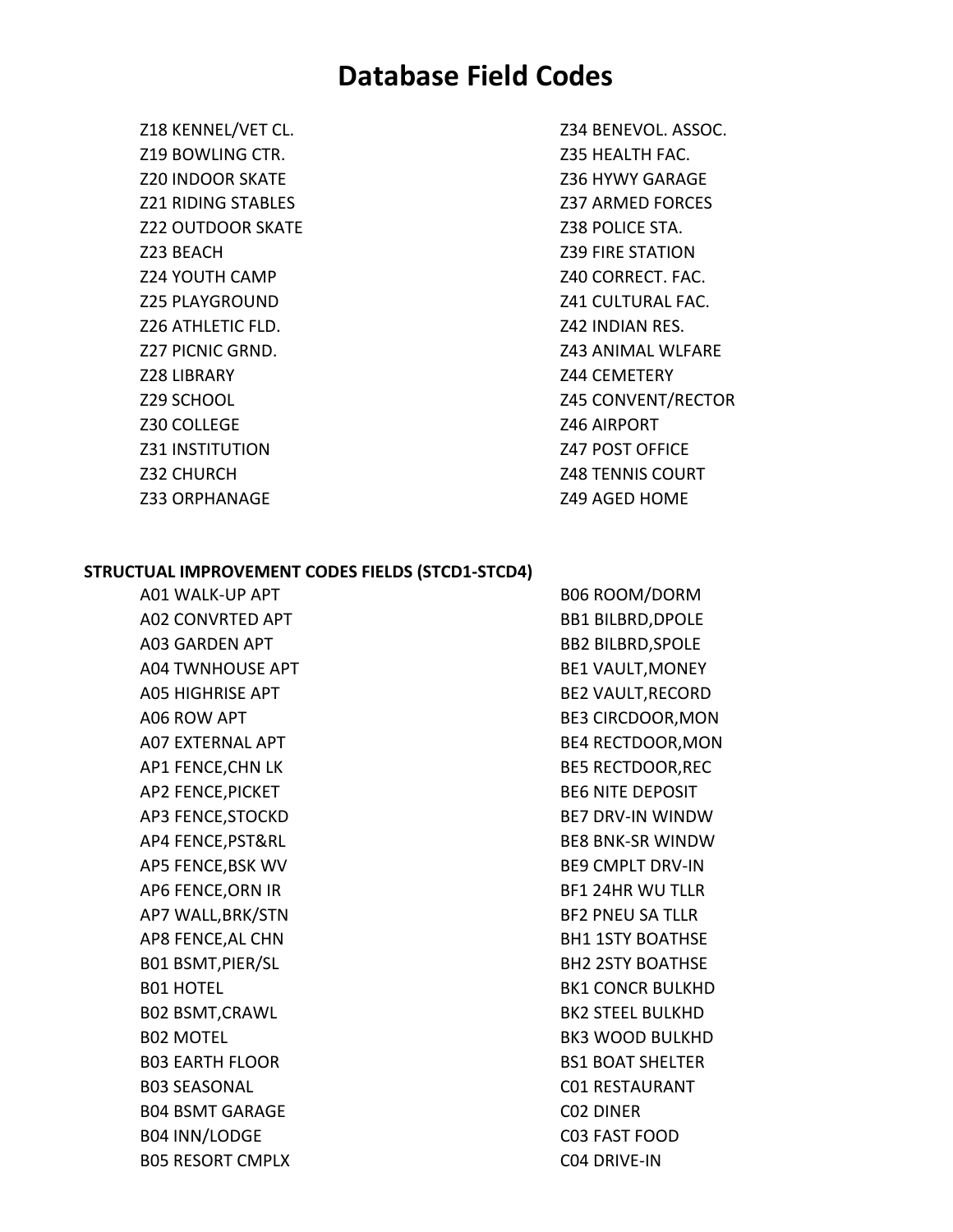C05 NIGHT CLUB C06 NBHD TAVERN CC1 CABIN/BUNGL CP5 CANOPY,ROOF CP6 CANOPY,W/SLAB CP7 CANOPY,W/SCRN CP8 CANPOY,COM ST CP9 CANPOY,COM WD D01 ENCL REG CTR D02 OPEN REG CTR D03 LOCAL CENTER D04 NBHD CENTER D05 LARGE RETAIL D06 SUPERMARKET D07 LAWN/GARDEN D08 SMALL RETAIL D09 SM FOOD MKT D10 ROW RETAIL DK1 STAKE DOCK DK2 CRIB DOCK DT1 DRIVE‐IN SCRN E01 HIGHRISE OFF E02 WALK‐UP OFF E03 PROFSSNL OFF E04 ROW OFFICE E05 MAIN BANK E06 BRANCH BANK EL1 ELEV,FREIGHT EL2 ELEV,PASSNGR ES3 ESCALATOR F01 TRUCK TERMNL F02 LUMBER YARD F03 DSTR WRHOUSE F04 COLD STORAGE F05 ROW STORAGE F06 NAT GAS DSTR F07 OIL/GAS STOR F08 PIER/WHARF F09 LIGHT MFG F10 MINI‐WRHOUSE F11 HITECH/RSRCH FB1 BARN,1.0 DAIRY FB2 BARN,1.5 DAIRY

FB3 BARN,2.0 DAIRY FB4 BARN,1.0 GEN FB5 BARN,1.5 GEN FB6 BARN,2.0 GEN FB7 BARN,POLE FB8 BARN,HORSE FC1 SHED,MACHINE FC2 SHED,ALUMINM FC3 SHED,GALVNZD FC4 SHED,FINISHD FH1 SWINE BARN FM1 MILK HOUSE FM2 MILK PARLOR FM3 MILKHSE,BARN FM4 MILKPLR,BARN FM5 MILK STALLS FP1 POULTRY,1.0 FP2 POULTRY,2.0 FP3 POULTRY,>2 FQ5 QUONSET HUT FS1 SILO,CON STV FS2 HARVESTORE FS3 SILO,WD STAV FS4 SILO,TILE/CN FS5 SILO,METAL FT1 BNKR SILO,CR FT2 BNKR SILO,WD G01 AUTO DEALER G02 USD‐CAR SALE G03 BODY SHOP G04 AUTO SRV CTR GC2 GOLF,SIMPLE GC3 GOLF,PRIVATE GC4 GOLF,CHMPSHP GC7 PITCH&PUTT GC8 DRIVNG RANGE GC9 GOLF,MINATUR GH2 GRNHSE,RES GH3 GRNHSE,STEEL GH4 GRNHSE,WOOD GH5 GRNHSE,ALUM GL1 GRAIN LOADER H01 FULL SRV GAS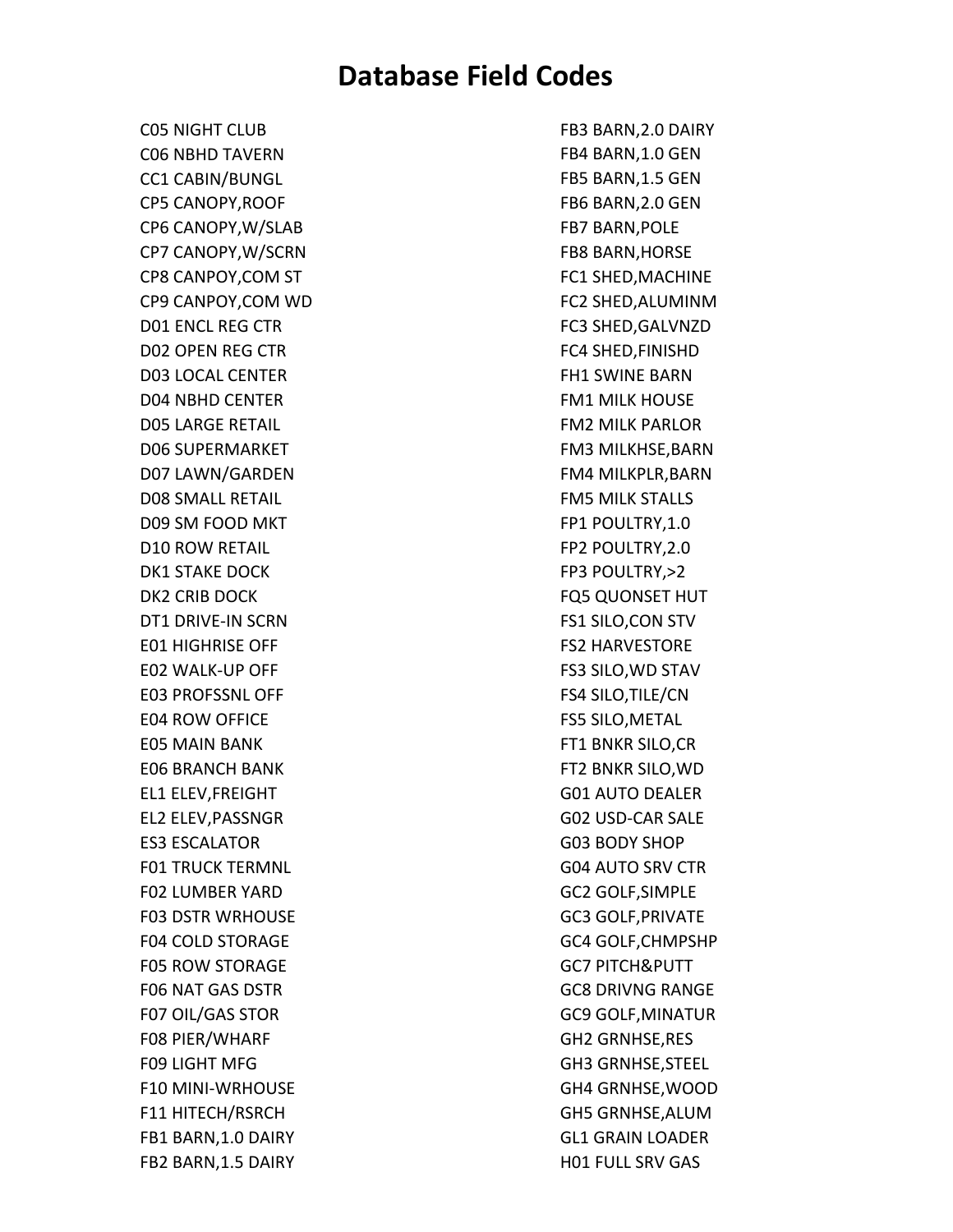H01 GAS/STEAM HT H02 HIGH VOL GAS H02 NO CENT HEAT H03 SM GAS STA H04 CENTRAL AIR H10 ELECTRIC HEAT I01 ADDTL KITCHEN I01 AUTO CARWASH I02 FIN ROOM AREA I02 MANUAL CWASH I03 SLF‐SRV CWSH I03 UNF ROOM AREA I04 FIREPLACE J01 LG RAMP GAR J02 SMALL GARAGE J03 PARKING LOT K01 THEATRE K02 SINGLE CINE K03 MULTI CINE K04 DRIVE‐IN K05 AUDITORIUM K06 STUDIO K07 FIELD HOUSE K08 STADIUM LD1 LD DOCK,WOOD LD2 LD DOCK,ST/C LP1 PAVNG,CONCR LP2 WALKS,CONCR LP3 PATIO,CONCR LP4 PAVNG,ASPHLT LP5 WALKS,ASPHLT LP6 PATIO,ASPHLT LP7 PATIO,FLGSTN LP8 PATIO,FLG/CN LP9 PATIO,BRICK LS1 POOL,ST/VNYL LS2 POOL,FIBRGLS LS3 POOL,CONCRET LS4 POOL,GUNITE LS5 POOL,ABV GRN LS8 POOL,WADING LS9 POOL,MOTEL LT1 FLDLT,MERCRY

LT2 FLDLT,INCAND LT3 STRLT,FLOURC LT4 STRLT,INCAND LT5 STRLT,MERCRY MH1 MH:BASEMENT MH2 MH:ROOF MH6 MH:7X12 ROOM MH7 MH:7X24 ROOM MH8 MH:TIP‐OUT MH9 MH:WOOD ADD MP1 MNURE PIT,CR MP2 MNURE PIT,MT MS1 MISC. IMPRV. MT1 BULK MLK TNK OH1 OVRHDOOR,COM OH2 OVRHDOOR,RES P02 HALF BATH P03 FULL BATH RC1 CARPORT RG1 GAR,1.0 ATT RG2 GAR,1.5 ATT RG3 GAR,2.0 ATT RG4 GAR,1.0 DET RG5 GAR,1.5 DET RG6 GAR,2.0 DET RG7 GARAGE W/APT RM1 ADDTN,1ST FL RM2 ADDTN,2ND FL RM3 ADDTN,.5 FIN RM4 ADDTN,.5 UNF RM5 MOBILE HOME RM7 FIN OVER GAR RM8 ADTN,.75 FIN RM9 ADTN,.75 UNF RN2 COLD STOR RM RN6 COLD WRHOUSE RP1 PORCH,OPEN RP2 PORCH,COVERD RP3 PORCH,SCREEN RP4 PORCH,ENCLSD RP5 PORCH,UP OPN RP6 PORCH,UP COV RP7 PORCH,UP SCR